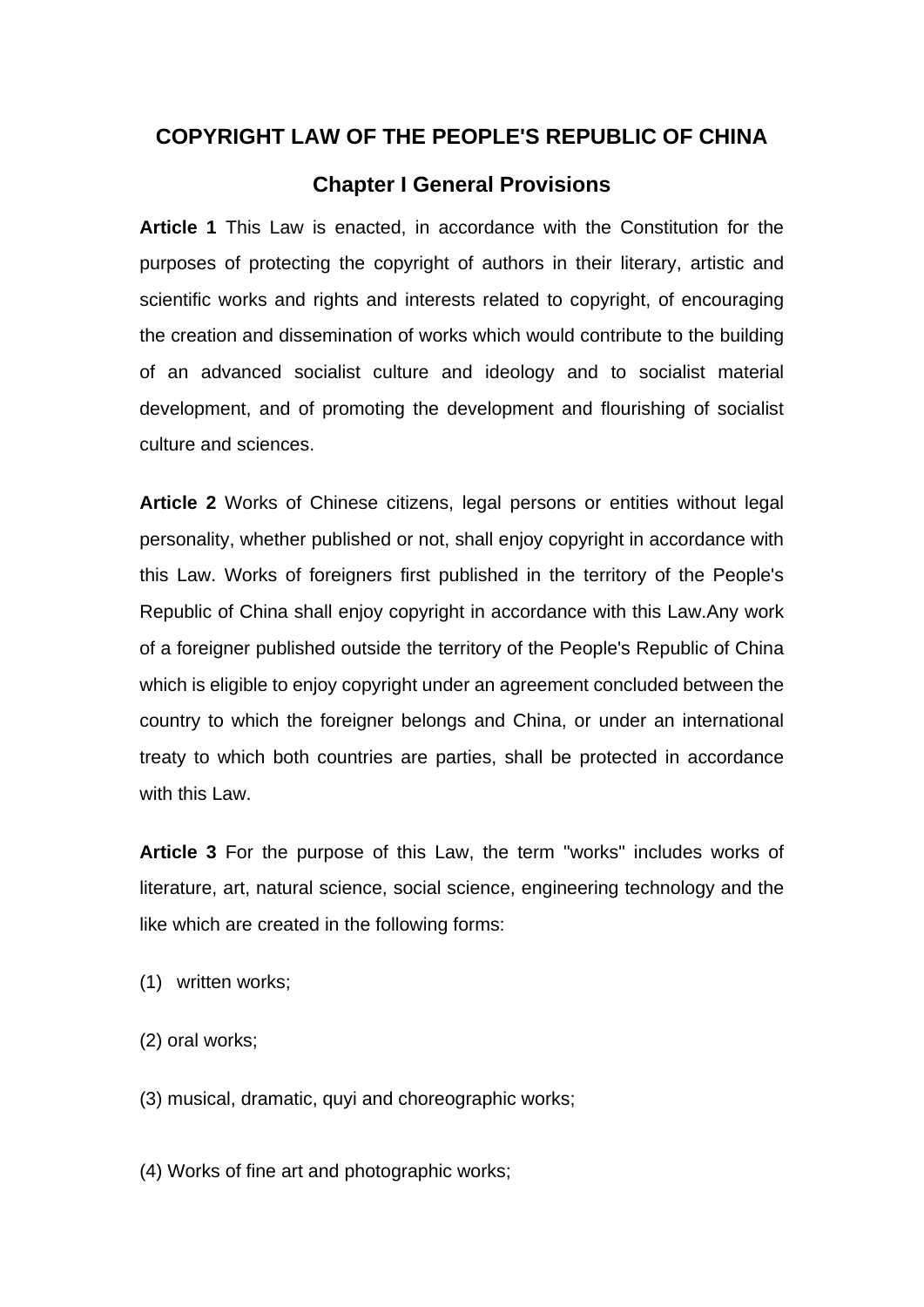(5) cinematographic, television and video-graphic works;

(6) drawings of engineering designs and product designs, and descriptions thereof;

(7) maps, sketches and other graphic works;

(8) computer software;

(9) other works as provided for in law and administrative rules and regulations.

**Article 4** Works the publication or distribution of which is prohibited by law shall not be protected by this law.

Copyright owners, in exercising their copyright, shall not violate the Constitution or laws or prejudice the public interests.

**Article 5** This law shall not be applicable to:

- (1) laws; regulations; resolutions, decisions and orders of state organs; other documents of legislative, administrative and judicial nature; and their official translations;
- (2) news on current affairs; and
- (3) calendars, numerical tables, forms of general use and formulas.

**Article 6** Measures for the protection of copyright in works of folk literature and art shall be established separately by the State Council.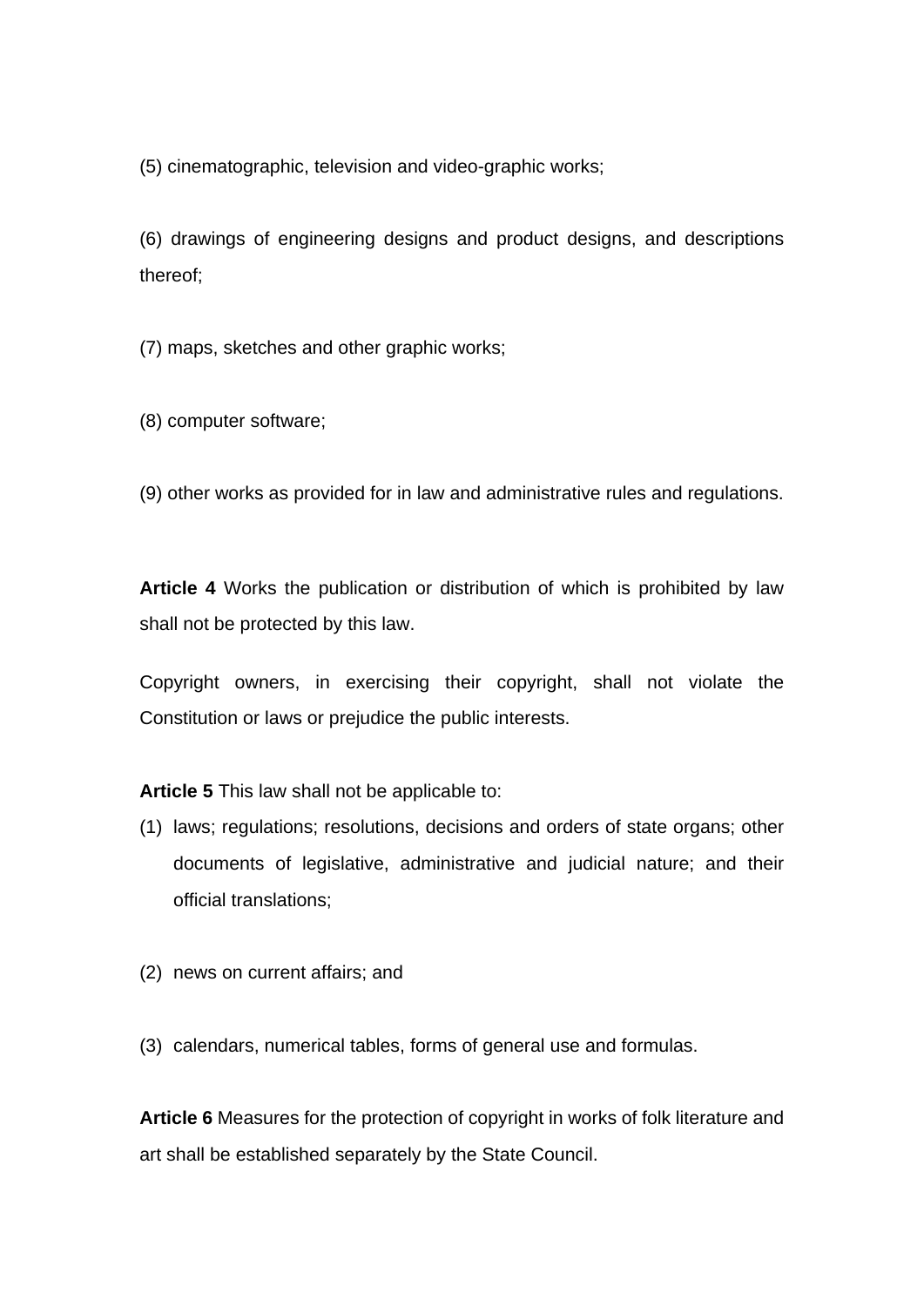**Article 7** Where any scientific or technological work is protected under the Patent Law, the Law on Technology Contracts or similar laws, the provisions of those laws shall apply.

**Article 8** The copyright administration department under the State Council shall be responsible for the nationwide administration of copyright. The copyright administration department under the people's government of each province, autonomous region and municipality directly under the Central Government shall be responsible for the administration of copyright in its respective administrative area.

# **Chapter II Copyright**

### **Section 1 Copyright Owners and Their Rights**

**Article 9** The term "copyright owners" shall include:

- (1) authors; and
- (2) other citizens, legal persons and entities without legal personality enjoying copyright in accordance with this Law.

**Article 10** The term "copyright" shall include the following personal rights and property rights:

(1) the right of publication, that is, the right to decide whether to make a work available to the public;

(2) the right of authorship, that is, the right to claim authorship and to have the author's name indicated on his works;

(3) the right of alternation, that is, the right to alter or authorize others to alter one's work;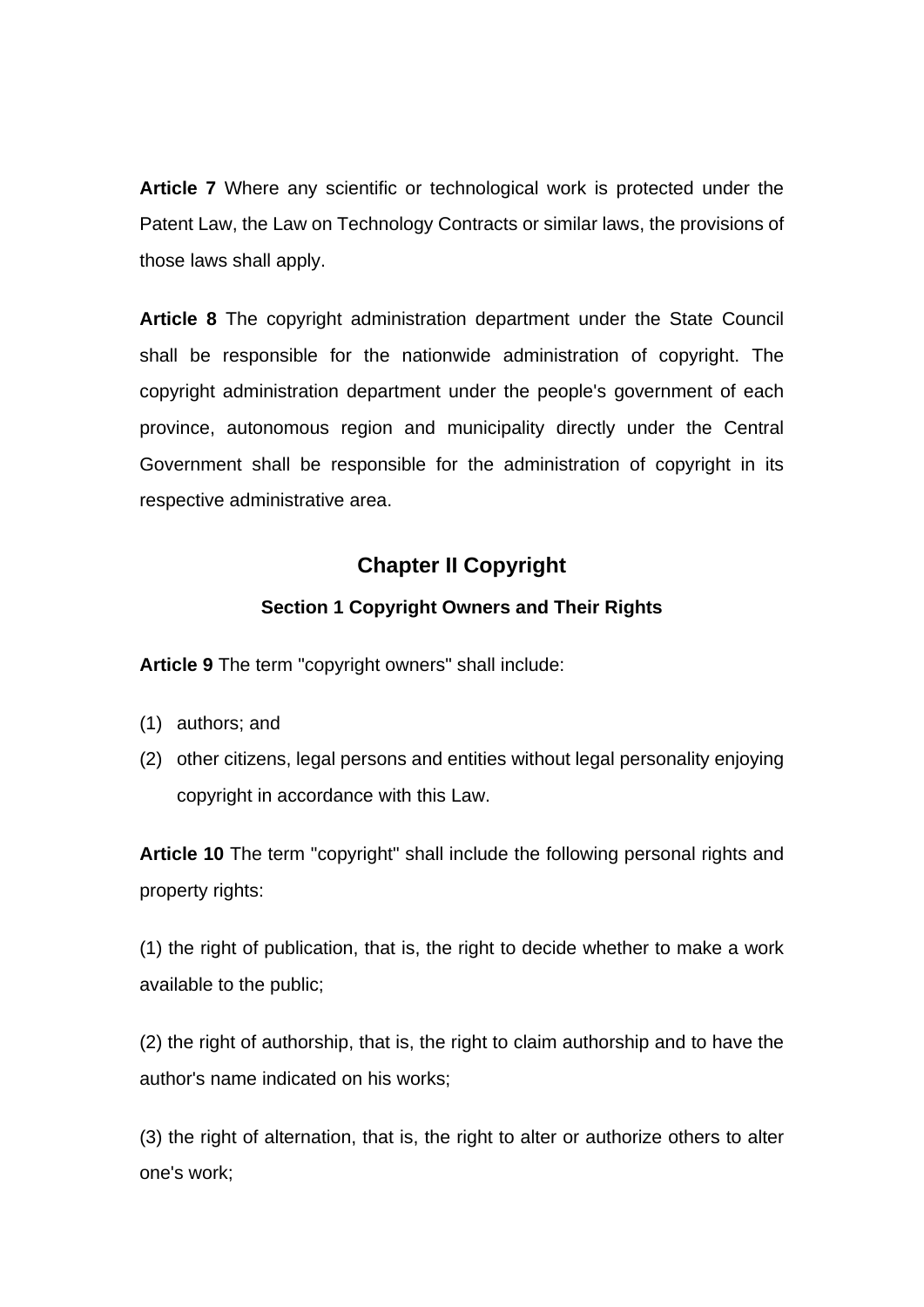(4) the right of integrity, that is, the right to protect one's work against distortion and mutilation;

(5) the right of exploitation and the right to remuneration, that is, the right of exploiting one's work by means of reproduction, performance, broadcasting, exhibition distribution, making cinematographic, television or video production, adaptation, translation, annotation, compilation and the like, and the right of authorizing others to exploit one's work by the above-mentioned means, and of receiving remuneration therefor.

#### **Section 2 Ownership of Copyright**

**Article 11** Except where otherwise provided in this Law, the copyright in a work shall belong to its author.

The author of a work is the citizen who has created the work.

Where a work is created according to the will and under the sponsorship and the responsibility of a legal or entity without legal personality, such legal person or entity without legal personality shall be deemed to be the author of the work. The citizen, legal person or entity without legal personality whose name is indicated on a work shall, in the absence of proof to the contrary, be deemed to be the author of the work

**Article 12** Where a work is created by adaptation, translation, annotation or arrangement of a pre-existing work, the copyright in the work thus created shall be enjoyed by the adaptor, translator or arranger, provided that the exercise of such copyright shall not prejudice the copyright in the original work.

**Article 13** Where a work is created jointly by two or more co-authors, the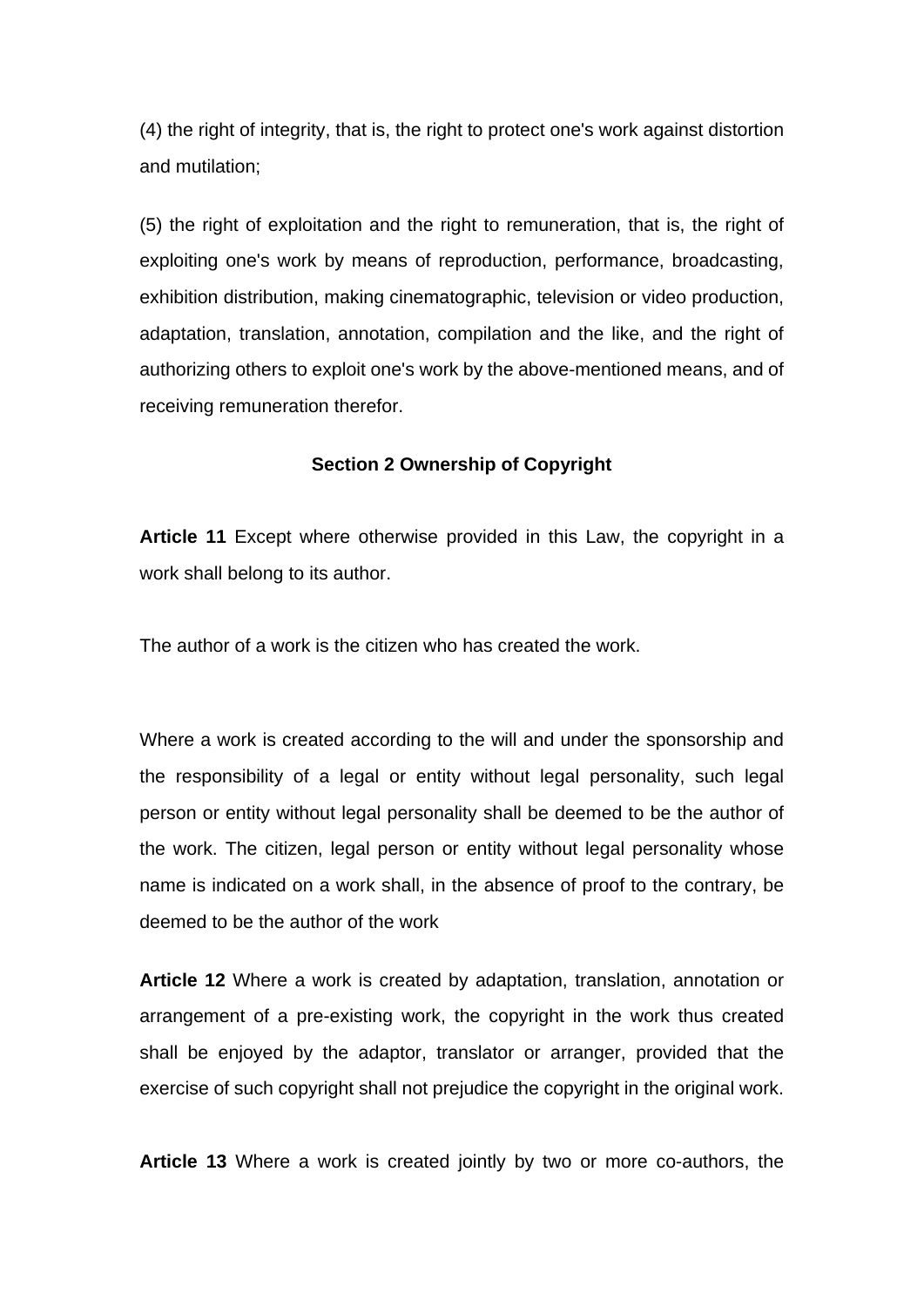copyright in the work shall be enjoyed jointly by those co-authors. Any person who has not participated in the creation of the work may not claim the co-authorship.If a work of joint authorship can be separated into independent parts and exploited separately, each co-author may be entitled to independent copyright in the parts that he has created, provided that the exercise of such copyright shall not prejudice the copyright in the joint work as a whole.

**Article 14** The copyright in a work created by compilation shall be enjoyed by the compiler, provided that the exercise of such copyright shall not prejudice the copyright in the preexisting works included in the compilation. The authors of such works included in a compilation as can be exploited separately shall be entitled to exercise their copyright in their works independently.

**Article 15** The director, screenwriter, lyricist, composer, cameraman and other authors of a cinematographic, television or video-graphic work shall enjoy the right of authorship in the work, while the other rights included in the copyright shall be enjoyed by the producer of the work.

The authors of screenplay, musical works and other works that are included in a cinematographic, television or video-graphic work and can be exploited separately shall be entitled to exercise their copyright independently.

**Article 16** A work created by a citizen in the fulfillment of tasks assigned to him by a legal person or entity without legal personality shall be deemed to be a work created in the course of employment. The copyright in such a work shall, subject to the provisions of the second paragraph of this Article,be enjoyed by the author, provided that the legal person or entity without legal personality shall have a right of priority to exploit the work within the scope of its professional activities.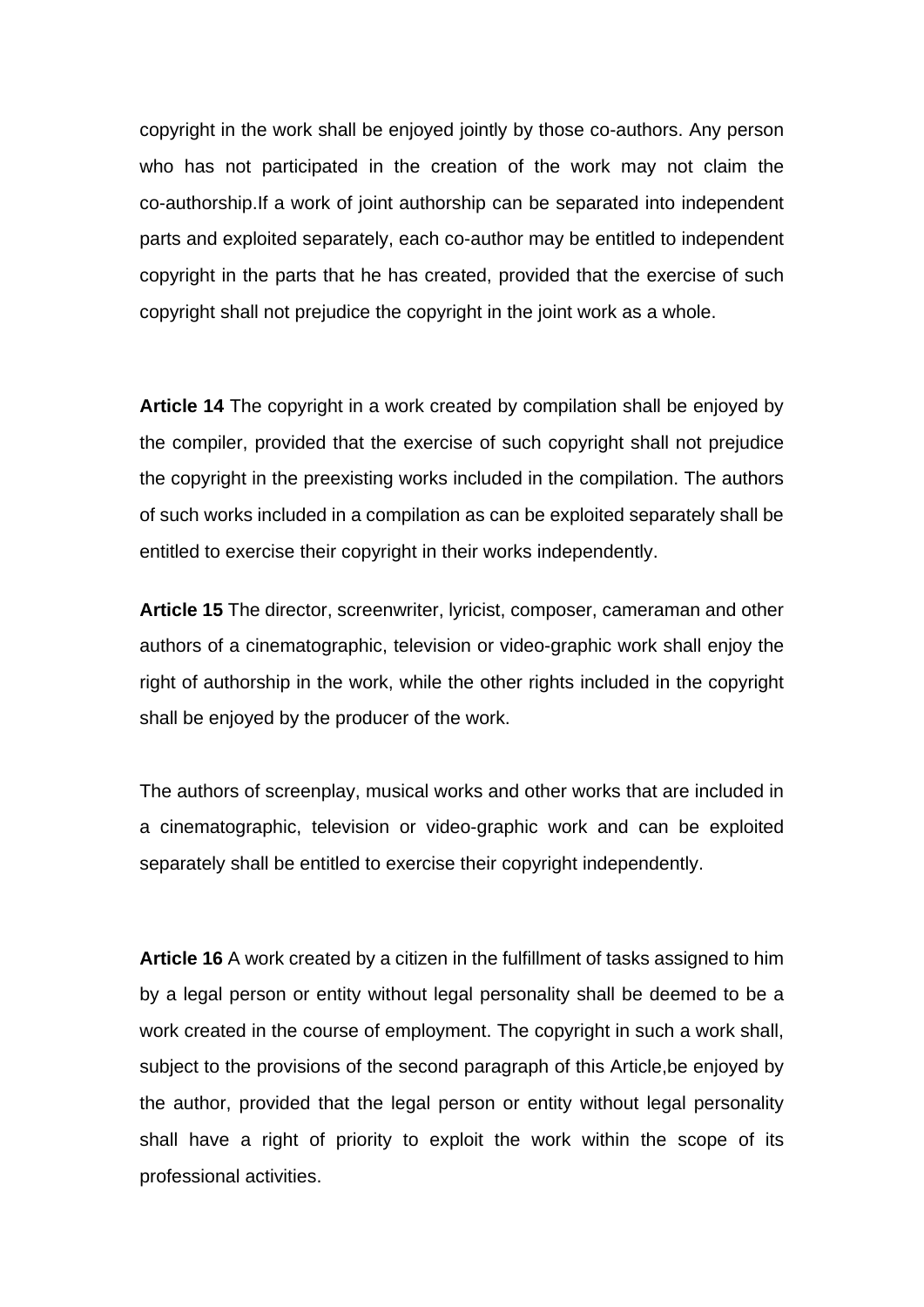During the two years after the completion of the work, the author may not, without the consent of the legal person or entity without legal personality, authorize a third party to exploit the work int the same way as the legal person or entity without legal personality does.

The author of a work created in the course of employment in one of the following circumstances shall enjoy the right of authorship, while the legal person or entity without legal personality shall enjoy the other rights included in the copyright and may reward the author:

- (1) drawings of engineering designs and product designs and descriptions thereof; computer software; maps and other works created in the course of employment mainly with the material and technical resources of the legal person or entity without legal personality and under its responsibility;
- (2) works created in the course of employment where the copyright is, in accordance with laws, administrative rules and regulations or contracts concerned, enjoyed by the legal person or entity without legal personality.

**Article 17** The ownership of copyright in a commissioned work shall be agreed upon in a contract between the commissioning and the commissioned parties. In the absence of a contract or of an explicit agreement in the contract, the copyright in such a work shall belong to the commissioned party.

**Article 18** The transfer of ownership of the original copy of a work of fine art, or other works, shall not be deemed to include the transfer of the copyright in such work, provided that the right to exhibit the original copy of a work of fine art shall be enjoyed by the owner of such original copy.

**Article 19** Where the copyright in a work belongs to a citizen, the right of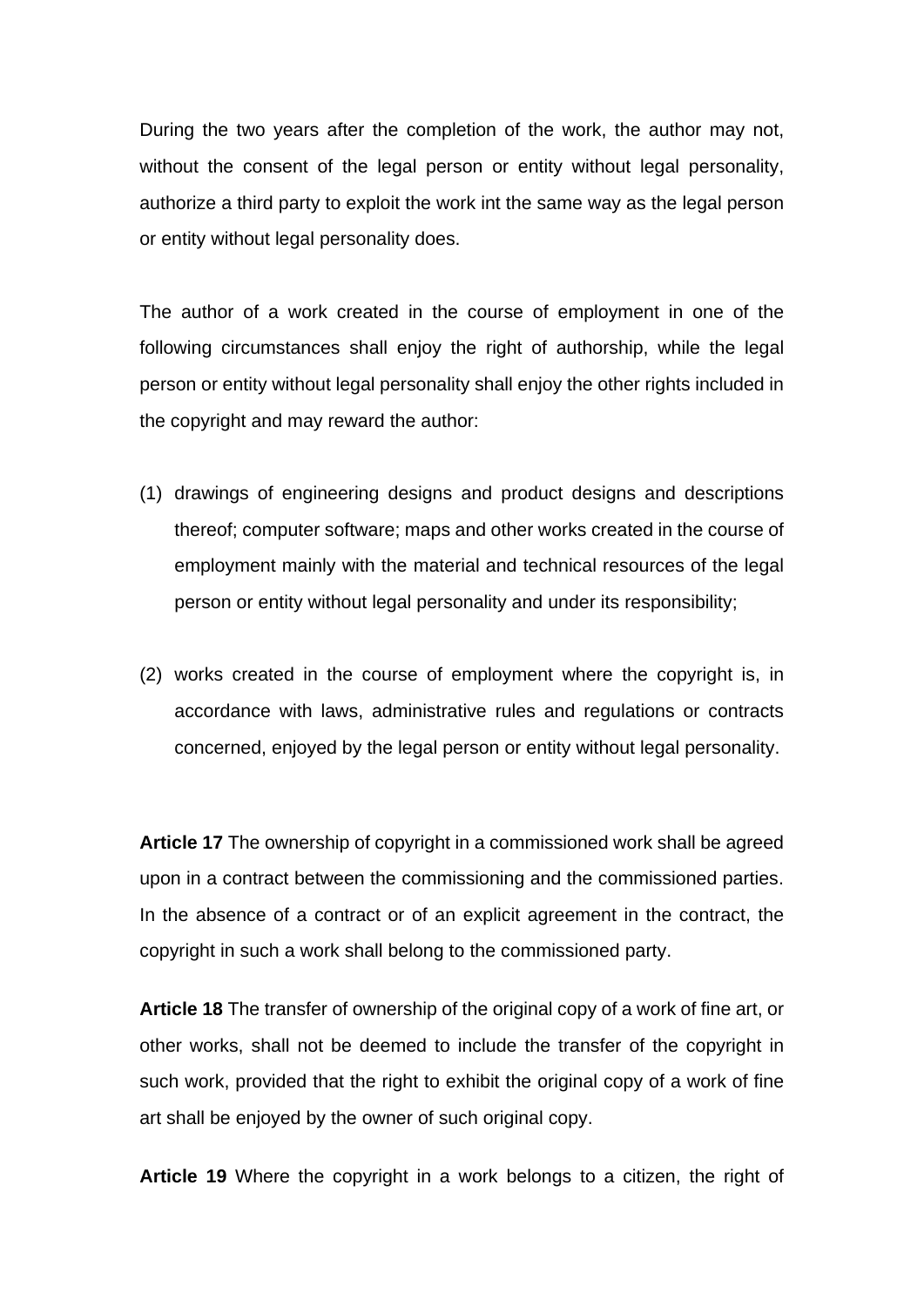exploitation and the right to remuneration in respect of the work shall, after his death, during the term of protection provided for in this Law,be transferred in accordance with the provisions of the Law of Succession.

Where the copyright in a work belongs to a legal person or entity without legal personality, the right of exploitation and the right to remuneration shall, after the change or the termination of the legal person or entity without legal personality, during the term of protection provided for in this Law, be enjoyed by the succeeding legal person or entity without legal personality which has taken over the former's rights and obligations, or, in the absence of such a successor entity, by the state.

#### **Section 3 Term of Protection of Rights**

**Article 20** The term of protection of the rights of authorship, alteration, and integrity of an author shall be unlimited.

**Article 21** The term of protection of the right of publication, the right of exploitation and the right to remuneration in respect of a work of a citizen shall be the life time of the author and fifty years after his death, expiring on December 31 of the fiftieth year after his death. In the case of a work of joint authorship, such term shall expire on December 31 of the fiftieth year after the death of the last surviving author.

The term of protection of the right of publication, the right of exploitation and the right to remuneration in respect of a work where the copyright belongs to a legal person or entity without legal personality, or in respect of a work created in the course of employment where the legal person or entity without legal personality enjoys the copyright (except the right of authorship), shall be fifty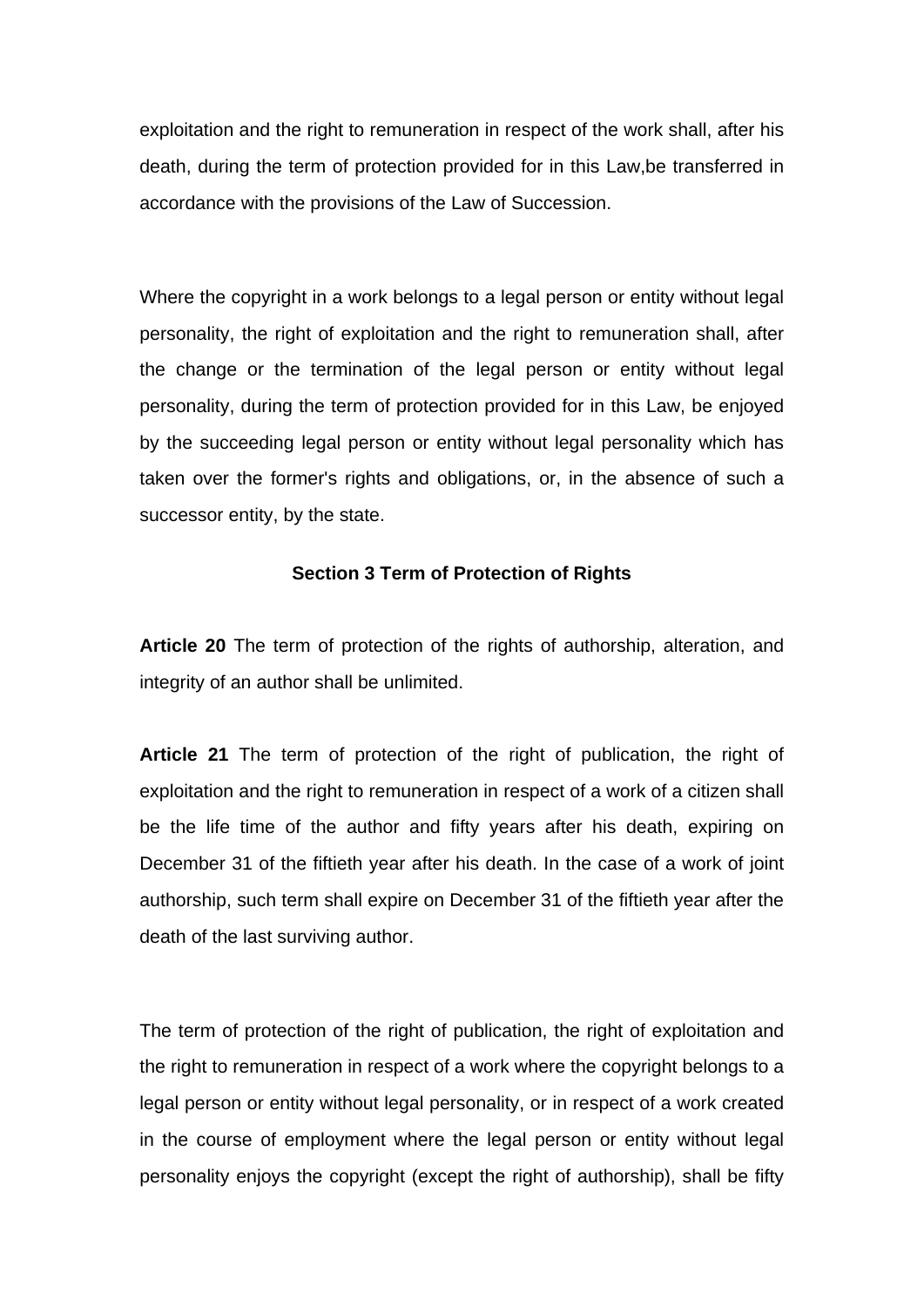years, expiring on December 31 of the fiftieth year after the first publication of such work, provided that any such work that has not been published within fifty years after the completion of its creation shall no longer be protected under this Law.

The term of protection of the right of publication, the right of exploitation and the right to remuneration in respect of a cinematographic, television, video-graphic or photographic work shall be fifty years, expiring on December 31 of the fiftieth year after the first publication of such work, provided that any such work that has not been published within fifty years after the completion of its creation shall no longer be protected under this Law.

### **Section 4 Limitations on Rights**

**Article 22** In the following cases, a work may be used without permission from, and without payment of remuneration to, the copyright owner, provided that the name of the author and the title of the work shall be indicated and the other rights enjoyed by the copyright owner by virtue of this Law shall not be prejudiced:

(1) use of a published work of others for the user's own private study, research or self entertainment;

(2) appropriate quotation from a published work of others in one's work for the purposes of introduction to, or comment on, a work, or demonstration of a point;

(3) use of a published work in newspapers, periodicals, radio programmes,television programmes or newsreels for the purpose of reporting current affairs;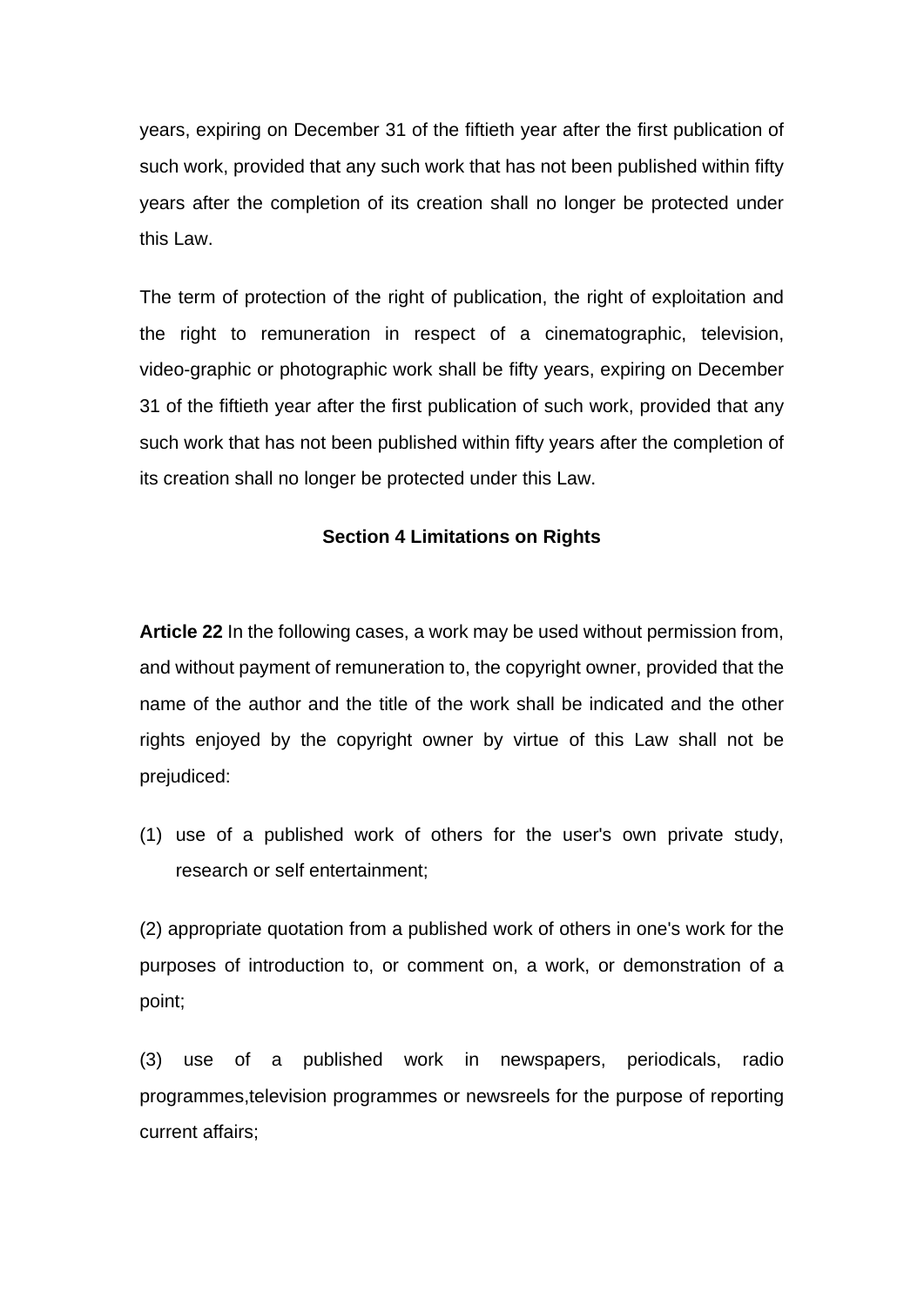(3) reprinting by newspapers or periodicals, or rebroadcasting by radio stations or television stations, of editorials or commentator's articles published by other newspapers, periodicals, radio stations or television stations;

(5) publication in newspapers or periodicals, or broadcasting by radio stations or television stations, of a speech delivered at a public gathering, except where the author has declared that the publication or broadcasting is not permitted;

(6) translation or reproduction in a small quantity of copies, of a published work for use by teachers or scientific researchers, in classroom teaching or scientific research, provided that the translation or reproduction shall not be published or distributed;

(7) use of a published work by a state organ for the purpose of performing its official duties;

(8) reproduction of a work in its collections by a library, an archives center, a memorial hall, a museum, an art gallery or a similar institution, for the purposes of display, or preservation of a copy, of the work;

(9) free performance of a published work;

(10) copying, drawing, photographing, or video recording of an artistic work located or on display in an outdoor public place;

(11) translation of a published work from the language of the Han nationality into minority nationality languages for publication and distribution in the country;

(12) transliteration of a published work into Braille and publication of the work so transliterated.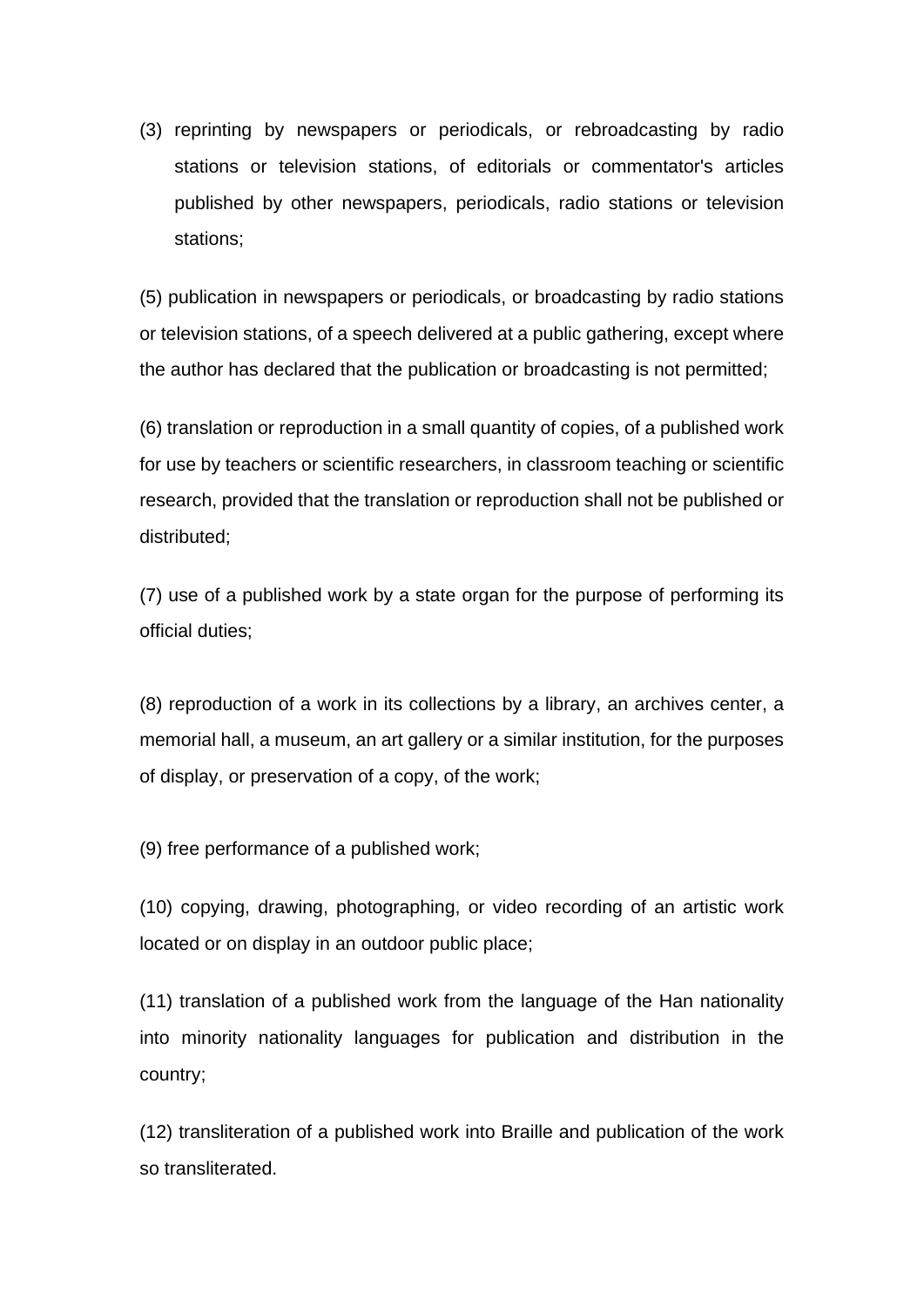The above limitations on rights shall be applicable also to the rights of publishers, performers, producers of sound recordings and video recordings, radio stations and television stations.

#### **Chapter III Copyright Licensing Contracts**

**Article 23** Anyone who exploits a work created by others shall, except where no permission is required in accordance with the provisions of this Law, conclude a contract with, or otherwise obtain permission from, the copyright owner.

**Article 24** A contract shall include the following basic clauses:

(1) the manner of exploitation of the work covered by the license;

(2) the exclusive or nonexclusive nature of the right to exploit the workcovered by the license;

(3) the scope and term of the license;

- (4) the amount of remuneration and the method of its payment;
- (5) the liability for breach of contract; and

(6) any other matter which the contracting parties consider necessary.

**Article 25** Without permission from the copyright owner, the other party to the contract shall not exercise the right which the copyright owner has notexplicitly licensed in the contract.

**Article 26** The term of validity of a contract shall not exceed ten years. The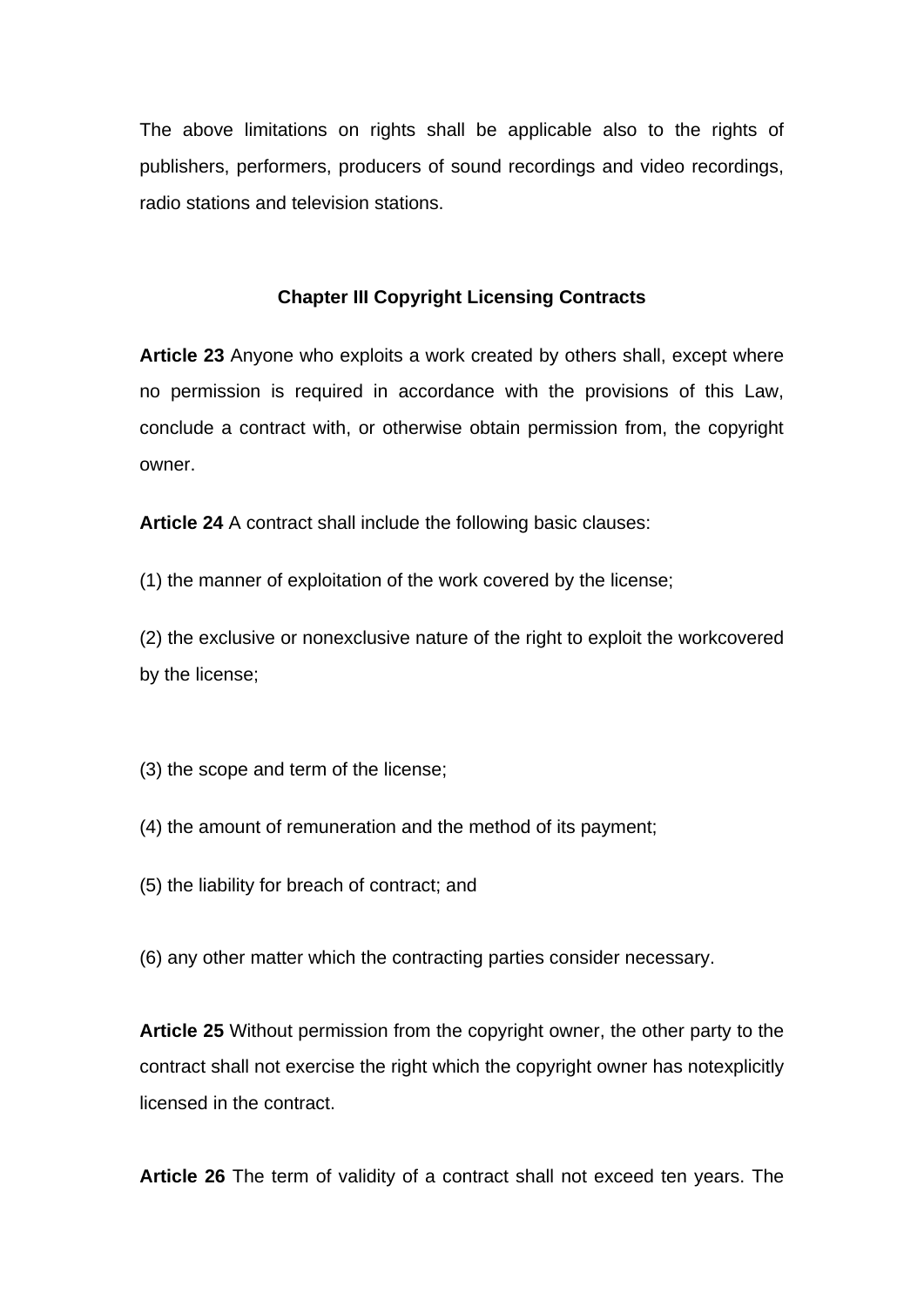contract may be renewed on expiration of that term.

**Article 27** The tariffs of remuneration for the exploitation of works shall be established by the copyright administration department under the State Council jointly with other departments concerned.

Where otherwise agreed to in a contract, remuneration may be paid in accordance with the terms of the said contract.

**Article 28** Publishers, performers, producers of sound recordings and video recordings, radio stations, television stations and other entities who or which have, pursuant to this Law, obtained the right of exploitation included in the copyright of others, shall not prejudice such authors' rights of authorship, alteration, integrity and their right to remuneration.

# **Chapter IV Publication, Performance, Sound Recording, Video Recor- ding and Broadcasting**

### **Section 1 Publication of Books, Newspapers and Periodicals**

**Article 29** A book publisher who publishes a book shall conclude a publishing contract with, and pay remuneration to, the copyright owner.

**Article 30** A book publisher shall, during the term of the contract, have an exclusive right to publish the work delivered to him for publication by the copyright owner.

The term of the exclusive right to publish the work, enjoyed by the book publisher as specified in the contract, shall not exceed ten years. The contract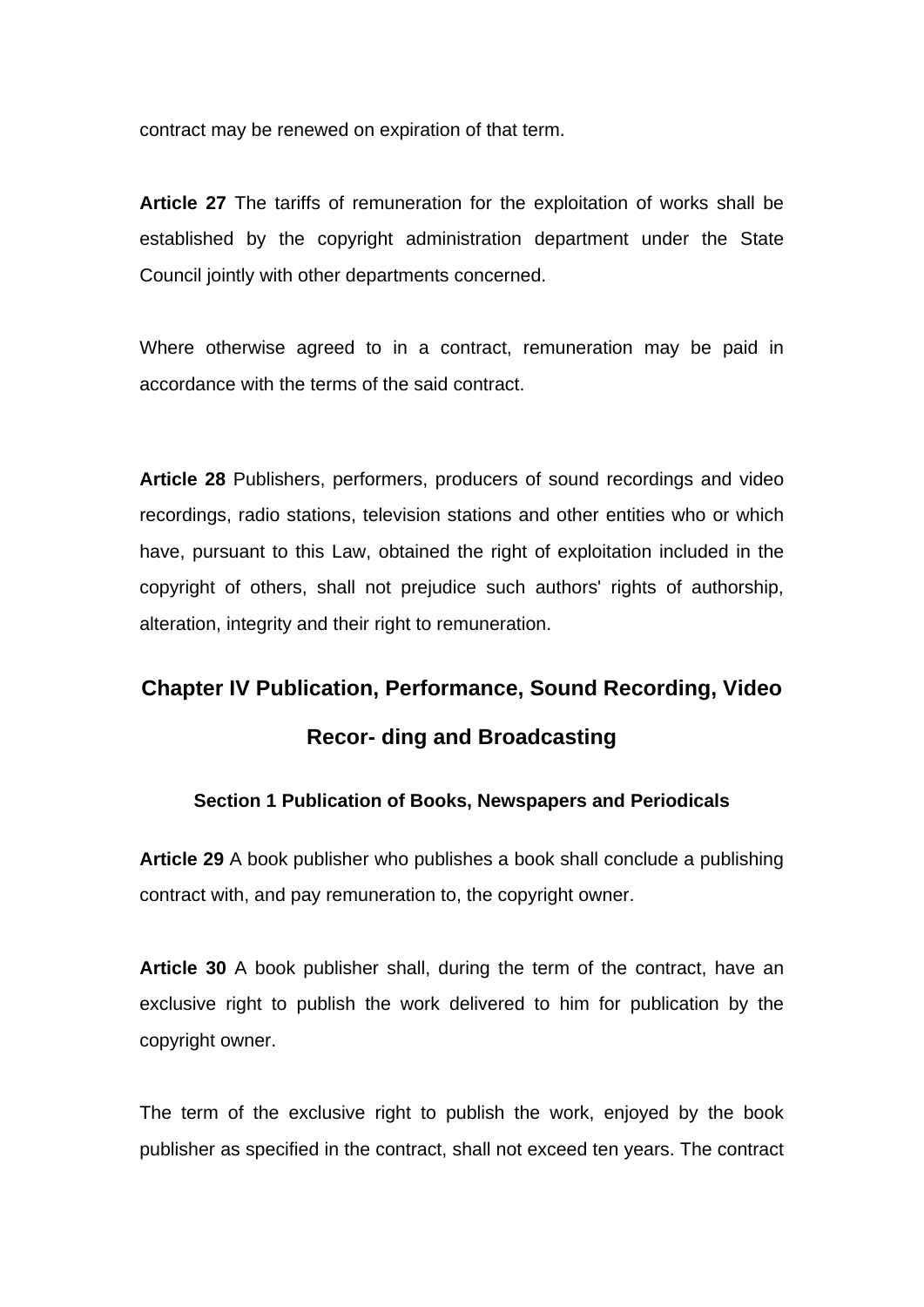may be renewed on expiration of that term.

The exclusive right to publish a work enjoyed by the book publisher shall, during the term specified in the contract, be protected by law, and the work may not be published by others.

**Article 31** The copyright owner shall deliver the work to the publisher within the time limit specified in the contract. The book publisher shall publish the work according to the quality requirements and within the time limit specified in the contract. The book publisher shall bear the civil liability in accordance with the provisions of Article 47 of this Law if he fails to publish the work within the time limit specified in the contract.

The book publisher shall notify, and pay remuneration to, the copyright owner when the work is to be reprinted or republished. If the book publisher refuses to reprint or republish the work when the stocks of the book are exhausted, the copyright owner shall have the right to terminate the contract.

**Article 32** Where a copyright owner has submitted the manuscript of his work to a newspaper or a periodical publisher for publication and has not received any notification of the said publisher's decision to publish the work, within fifteen days from the newspaper publisher or within thirty days from the periodical publisher from the date of submission of the manuscript, the copyright owner may submit the manuscript of the same work to another newspaper or periodical publisher for publication unless the two parties have agreed otherwise.

After a work is published in a newspaper or a periodical, other newspaper or periodical publisher may, except where the copyright owner has declared that reprinting or excerpting is not permitted, reprint the work or print an abstract of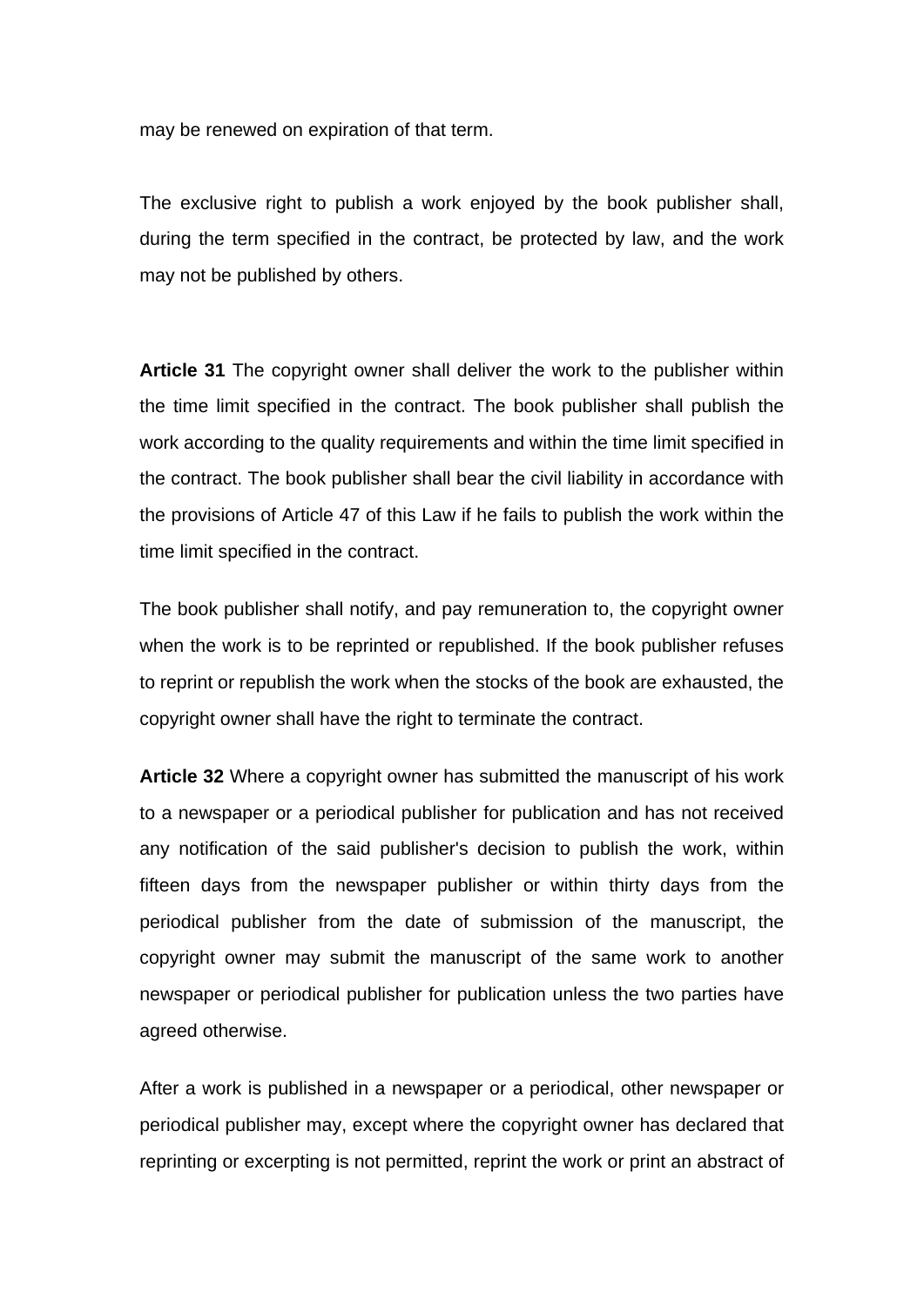it or print it as reference material, but such other publishers shall pay remuneration to the copyright owner as prescribed in regulations.

**Article 33** A book publisher may alter or abridge a work with the permission of the copyright owner. A newspaper publisher or periodical publisher may make editorial modifications and abridgments in a work, but shall not make any modifications in the content of the work unless permission has been obtained from the author.

**Article 34** When publishing a work created by adaptation, translation, annotation, arrangement or compilation of a pre-existing work, the publisher shall pay remuneration both to the owner of the copyright in the work created by adaptation, translation, annotation, arrangement or compilation, and to the owner of the copyright in the original work.

#### **Section 2 Performance**

**Article 35** A performer (an individual performer or a performing troupe) who for a performance exploits an unpublished work created by others shall obtain permission from, and pay remuneration to, the copyright owner.

A performer who for a commercial performance exploits a published work created by others does not need permission from, but shall, as prescribed by regulations, pay remuneration to the copyright owner; such work shall not be exploited where the copyright owner has declared that such exploitation is not permitted.

A performer who for a commercial performance exploits a work created by adaptation, translation, annotation or arrangement of a pre-existing work shall pay remuneration both to the owner of the copyright in the work created by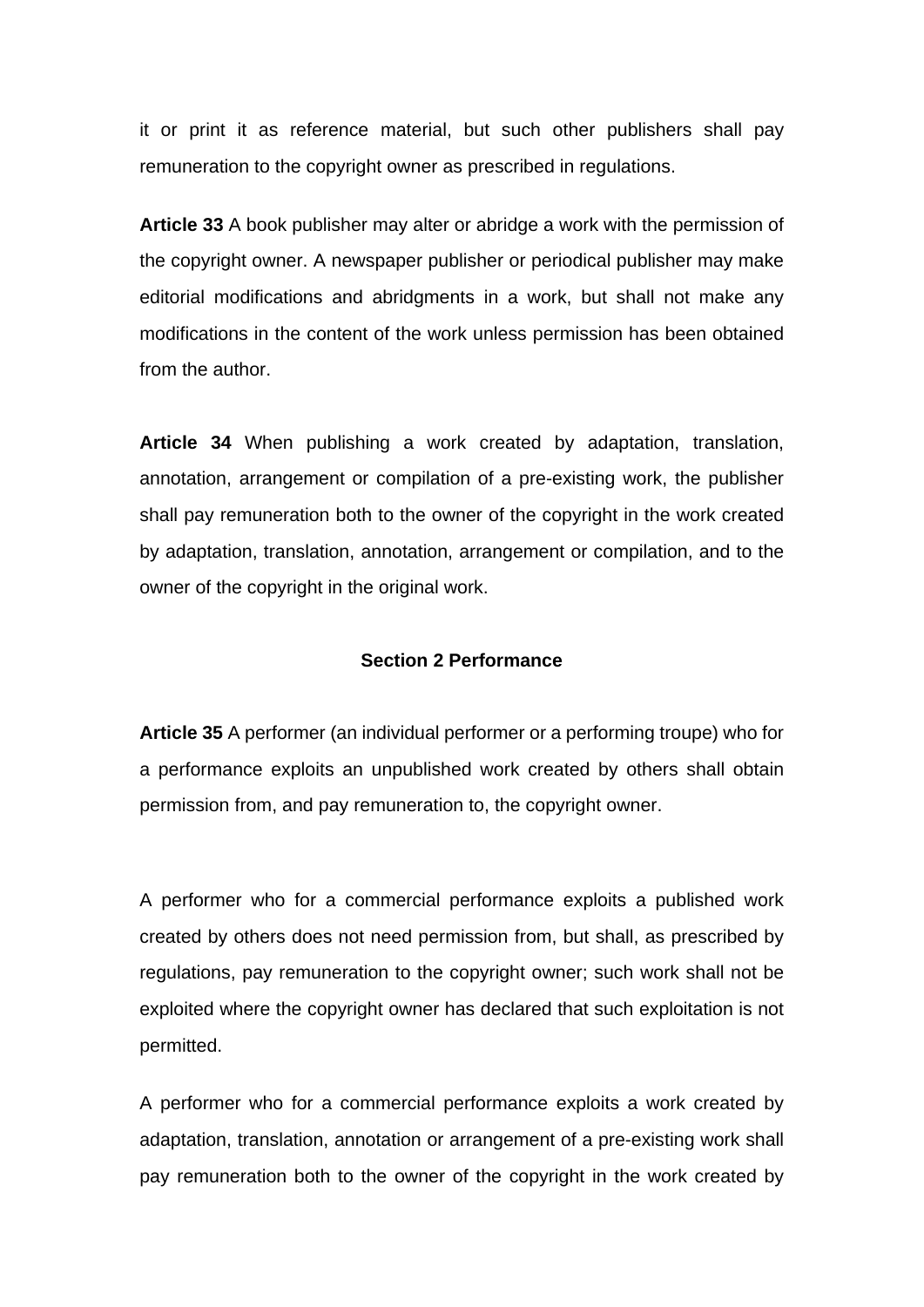adaptation, translation, annotation or arrangement and to the owner of the copyright in the original work.

Where a performer performs a work created by others for the purpose of producing a sound recording, video recording, radio programme or television programme, the provisionsof Article 37 and 40 of this Law shall apply.

**Article 36** A performer shall, in relation to his performance, enjoy the right:

- (1) to claim performership;
- (2) to protect the image inherent in his performance from distortion;
- (3) to authorize others to make live broadcasts; and
- (4) to authorize others to make sound recordings and video recordings for commercial purposes, and to receive remuneration therefor.

Section 3 Sound Recording and Video Recording

**Article 37** A producer of sound recordings who, for the production of a sound recording, exploits an unpublished work created by others shall obtain permission from, and pay remuneration to, the copyright owner. A producer of sound recordings who, for the production of a sound recording, exploits a published work created by others, does not need permission from, but shall, as prescribed by regulations, pay remuneration to, the copyright owner; such work shall not be exploited where the copyright owner has declared that such exploitation is not permitted. A producer of video recordings who, for the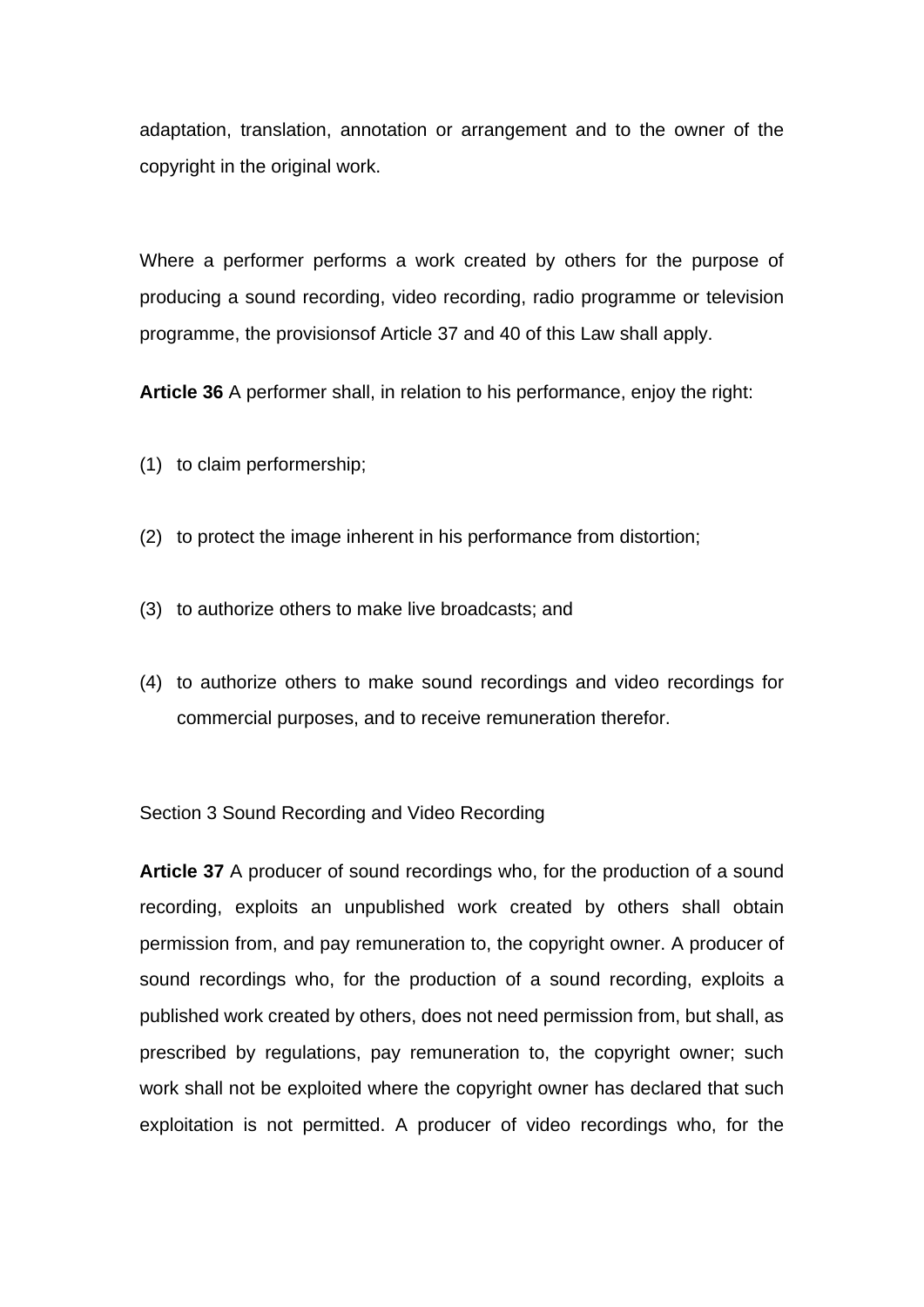production of a video recording, exploits a work created by others shall obtain permission from,and pay remuneration to, the copyright owner.

A producer of sound recordings or video recordings who exploits a work created by adaptation, translation, annotation or arrangement of a pre-existing work shall pay remuneration both to the owner of the copyright in the work created by adaptation, translation, annotation or arrangement, and to the owner of the copyright in the original work.

**Article 38** When producing a sound recording or video recording, the producer shall conclude a contract with, and pay remuneration to, the performer.

**Article 39** A producer of sound recordings or video recordings shall have the right to authorize others to reproduce and distribute his sound recordings or video recordings and the right to receive remuneration therefor. The term of protection of such rights shall be fifty years, expiring on December 31 of the fiftieth year after the first publication of the recordings. A producer of sound recordings or video recordings who is authorized to reproduce and distribute a sound recording or video recording created by others shall also pay remuneration to the copyright owner and to the performer as prescribed by regulations.

#### **Section 4 Broadcasting by Radio Station or Television Station**

**Article 40** A radio station or television station which exploits, for the production of a radio or television programme, an unpublished work created by others, shall obtain permission from, and pay remuneration to, the copyright owner.

A radio station or television station which exploits, for the production of a radio or television programme, a published work created by others does not need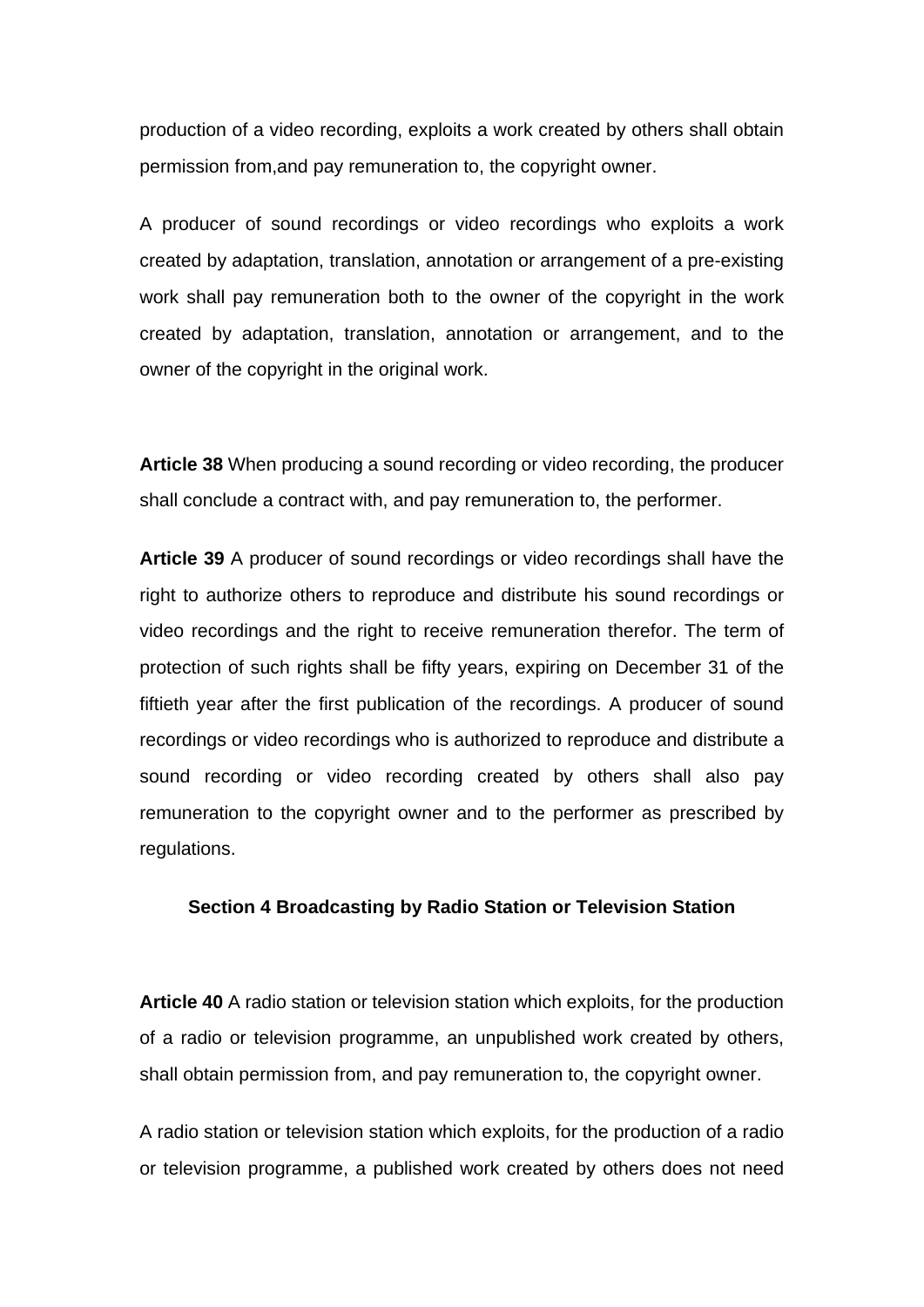permission from the copyright owner, but such a work shall not be exploited where the copyright owner has declared that such exploitation is not permitted. In addition, remuneration shall be paid as prescribed by regulations unless this Law provides that no remuneration needs to be paid.

A radio station or television station which exploits, for the production of a radio or television programme, a work created by adaptation, translation, annotation, or arrangement of a pre-existing work, shall pay remuneration both to the owner of the copyright in the work created by adaptation, translation, annotation or arrangement and to the owner of the copyright in the original work.

**Article 41** When producing a radio or television programme, the radio station or television station shall conclude a contract with, and pay remuneration to, the performer.

**Article 42** A radio station or television station shall, in respect of a programme produced by it, enjoy the right:

(1) to broadcast the programme;

(2) to authorize others to broadcast the programme, and to receive remuneration therefor; and

(3) to authorize others to reproduce and distribute the radio or television programme, and to receive remuneration therefor.

The term of protection of the rights specified in the preceding paragraph shall be fifty years, expiring on December 31 of the fiftieth year after the first broadcasting of the programme.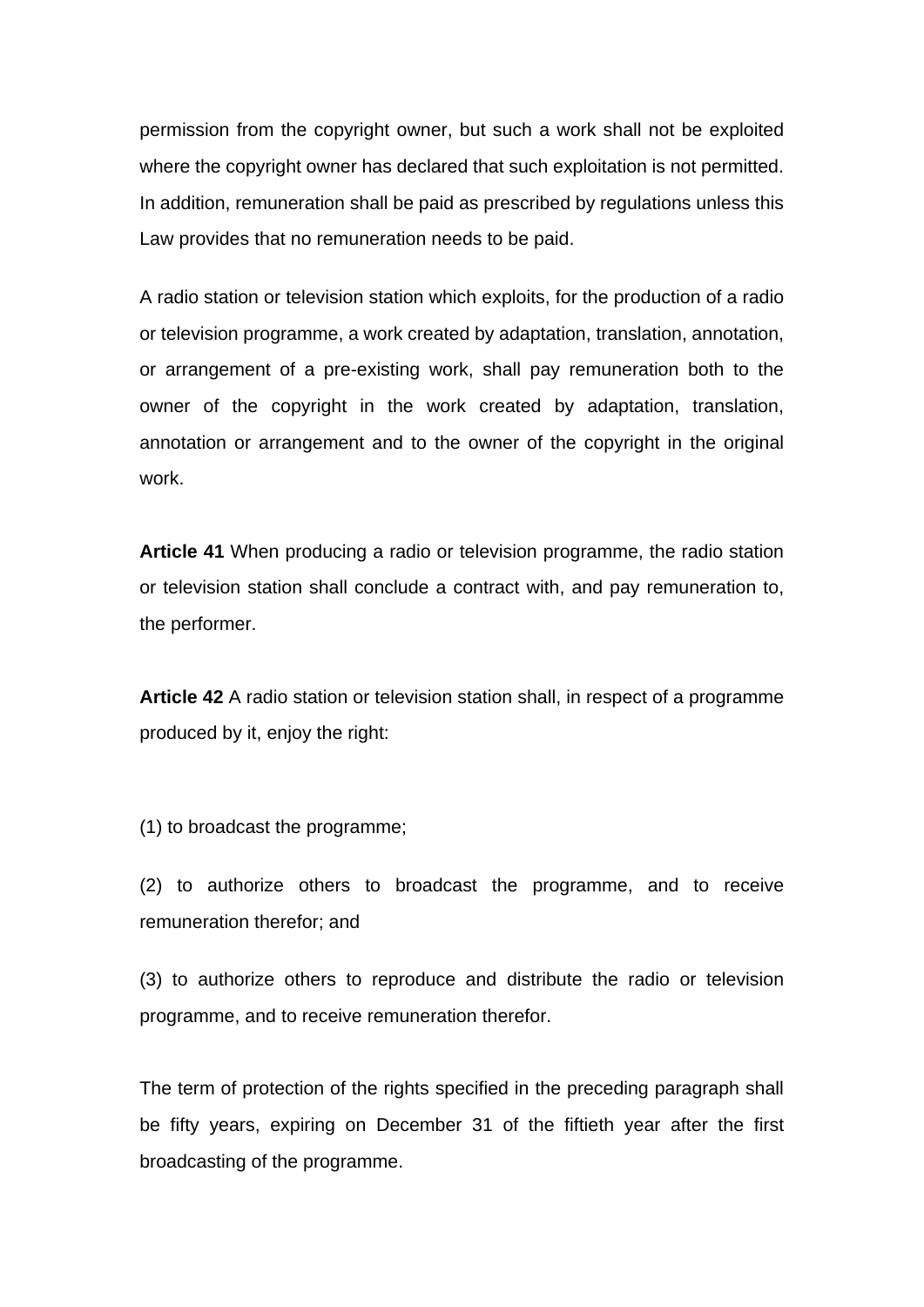A producer of sound recordings or video recordings who is authorized to reproduce and distribute a radio or television programme shall also pay remuneration to the copyright owner and the performer as prescribed by regulations.

**Article 43** A radio station or television station may broadcast, for noncommercial purposes, a published sound recording without seeking permission from, or paying remuneration to, the copyright owner, performer and producer of the sound recording.

**Article 44** A television station which broadcasts a cinematographic, television or video-graphic work produced by others shall obtain permission from, and pay remuneration to, the producer of the cinematographic, television or video-graphic work.

### **Chapter V Legal Liability**

**Article 45** Anyone who commits any of the following acts of infringement shall bear civil liability for such remedies as ceasing the infringing act, eliminating its ill effects, making a public apology or paying compensation or damages, etc., depending on the circumstances:

- (1) publishing a work without the permission of the copyright owner;
- (2) publishing a work of joint authorship as a work created solely by oneself without the permission of the other co-authors;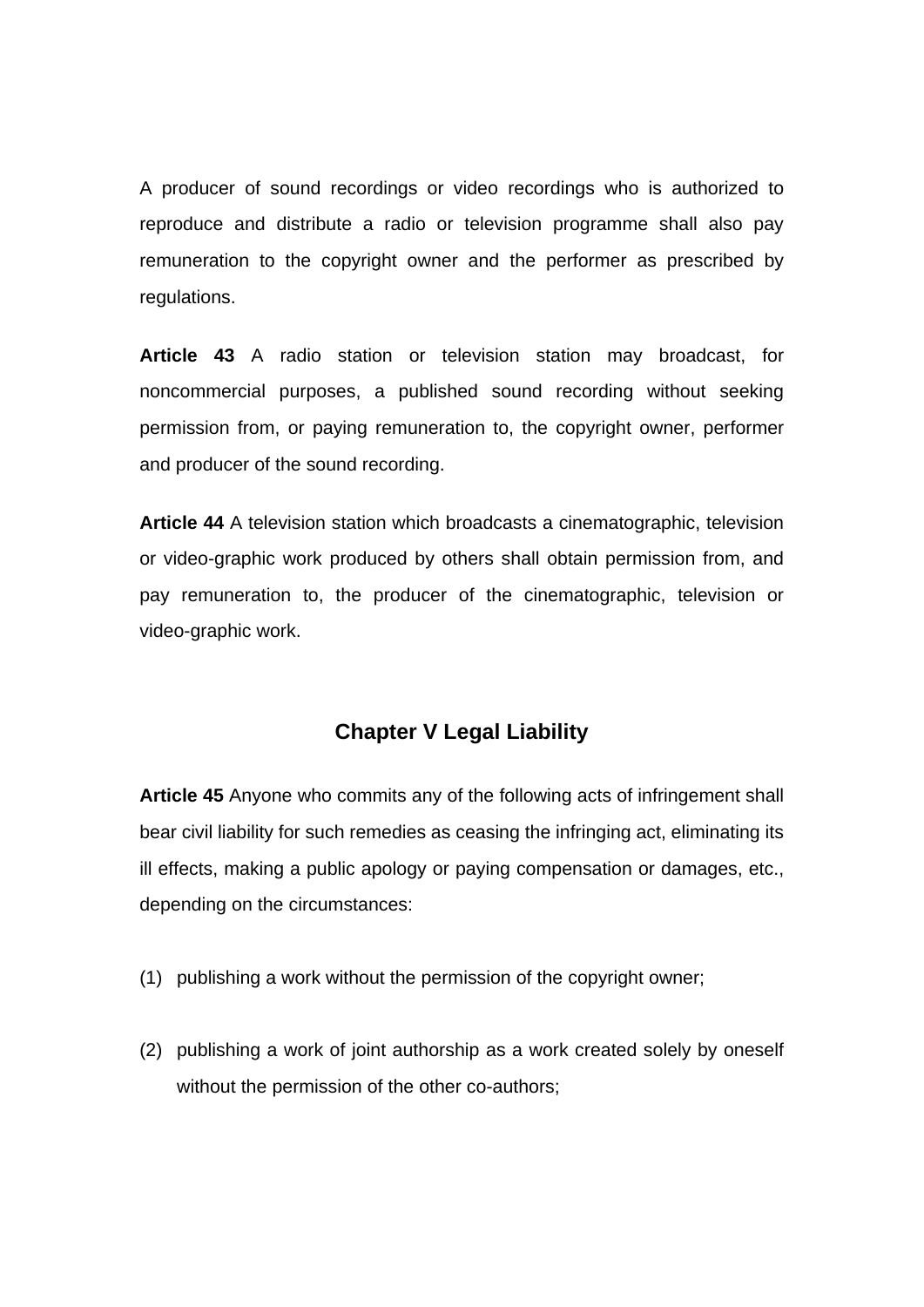(3) having one's name indicated on a work created by others, in order to seek personal fame and gain, where one has not participated in the creation of the work;

(4) distorting or mutilating a work created by others;

(5) exploiting a work by performance, broadcasting, exhibition, distribution, making cinematographic, television or video productions, adaptation, translation, annotation, and compilation, or by other means, without the permission of the copyright owner, unless otherwise provided in this Law;

(6) exploiting a work created by others without paying remuneration as prescribed by regulations;

(7) broadcasting a live performance without the permission of the performer;

(8) committing other acts of infringement of copyright and of other rights and interests related to copyright.

**Article 46** Anyone who commits any of the following acts of infringement shall bear civil liability for such remedies as ceasing the infringing act, eliminating its ill effects, making a public apology or paying compensation for damages, etc., depending on the circumstances, and may, in addition, be subjected by the copyright administration department to such administrative penalties as confiscation of unlawful income from the act, or imposition of a fine:

(1) plagiarizing a work created by others;

(2) reproducing and distributing a work, for commercial purposes, without the permission of the copyright owner;

(3) publishing a book where the exclusive right of publication belongs to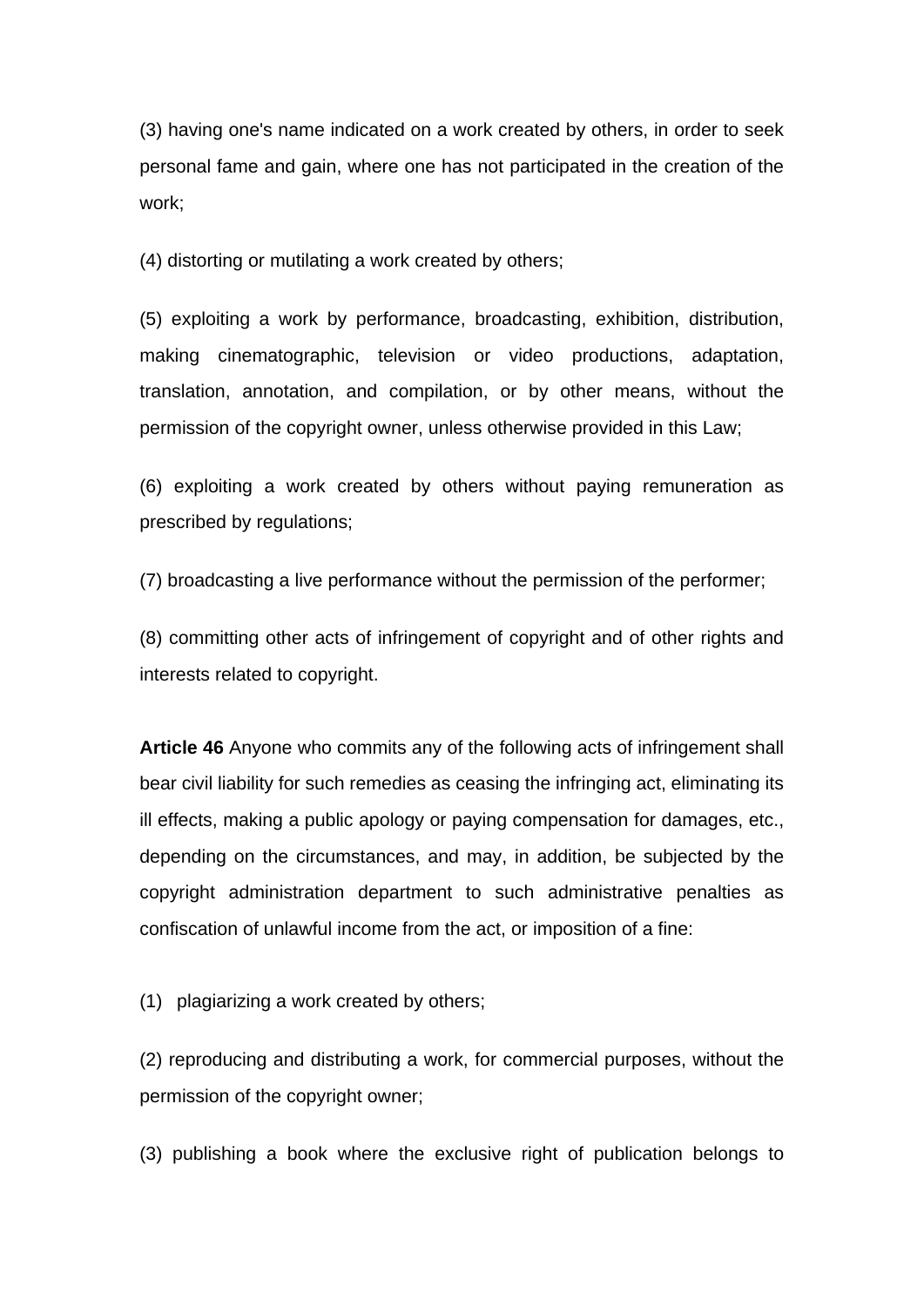another publisher;

(4) producing and publishing a sound recording or video recording of a performance without the permission of the performer;

- (5) reproducing and distributing a sound recording or video recording produced by others without the permission of its producer;
- (6) reproducing and distributing a radio programme or television programme without the permission of the radio station or television station which has produced that programme; or
- (7) producing or selling a work of fine art where the signature of the author is forged.

**Article 47** A party who fails to perform his contractual obligations, or performs them in a manner which is not in conformity with the agreed terms shall bear civil liability in accordance with the relevant provisions of the General Principles of the Civil Law.

**Article 48** A dispute over copyright infringement may be settled by mediation. If mediation is unsuccessful, or if one of the parties retracts from his promise after a mediation agreement is reached, proceedings may be instituted in a people's court. Proceedings may also instituted directly in a people's court if the parties do not wish to settle the dispute by mediation.

**Article 49** A dispute over a copyright contract may be settled by mediation. It may also, in accordance with the arbitration clause of contract, or a written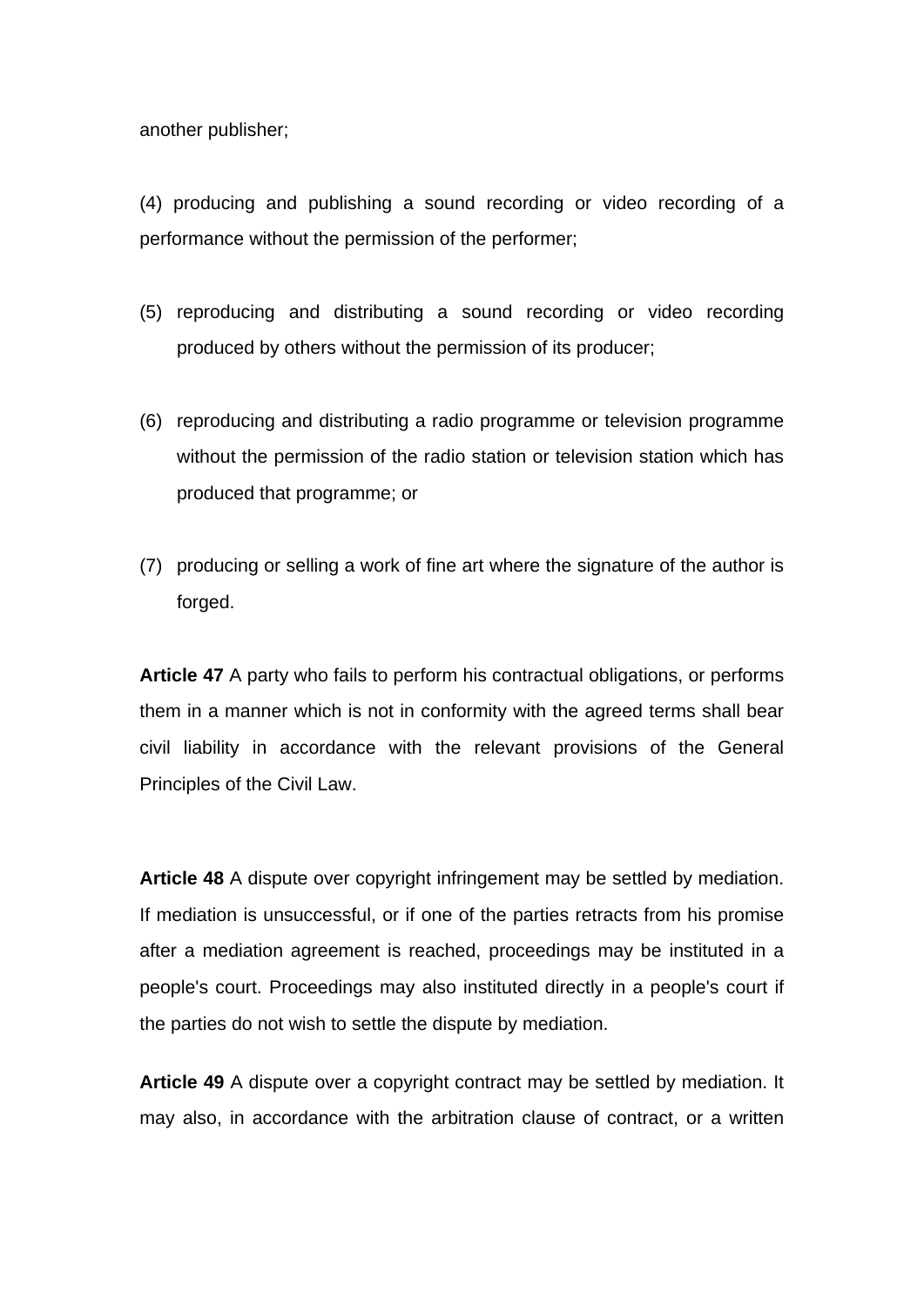arbitration agreement concluded after the contract has been signed, be submitted to a copyright arbitration body for arbitration.

The parties shall implement the arbitration award. If one of the parties fails to implement the award, the other party may apply to a people's court for execution.

If the people's court which has been requested to execute an arbitration award finds that the arbitration award is contrary to law, it shall have the right to refuse the execution.

Where the people's court refuses to execute an arbitration award, the parties may institute proceedings in a people's court for contractual dispute.

Where no arbitration clause is stipulated in the contract and no written arbitration agreement is concluded after the contract has been signed, any party may institute proceedings directly in a people's court.

**Article 50** Any party who is not satisfied with an administrative penalty may institute proceedings in a people's court within three months from receipt of the written decision of the administrative penalty. If the party neither institutes proceedings nor executes the decision within the time limit, the copyright administration department may apply to a people's court for execution.

Chapter VI Supplementary Provisions

**Article 51** For the purpose of this Law, the term "zhuzuoquan" (author's rights) is synonymous with the term "banquan" (copyright).

**Article 52** The term "reproduction" as used in this Law means the act of